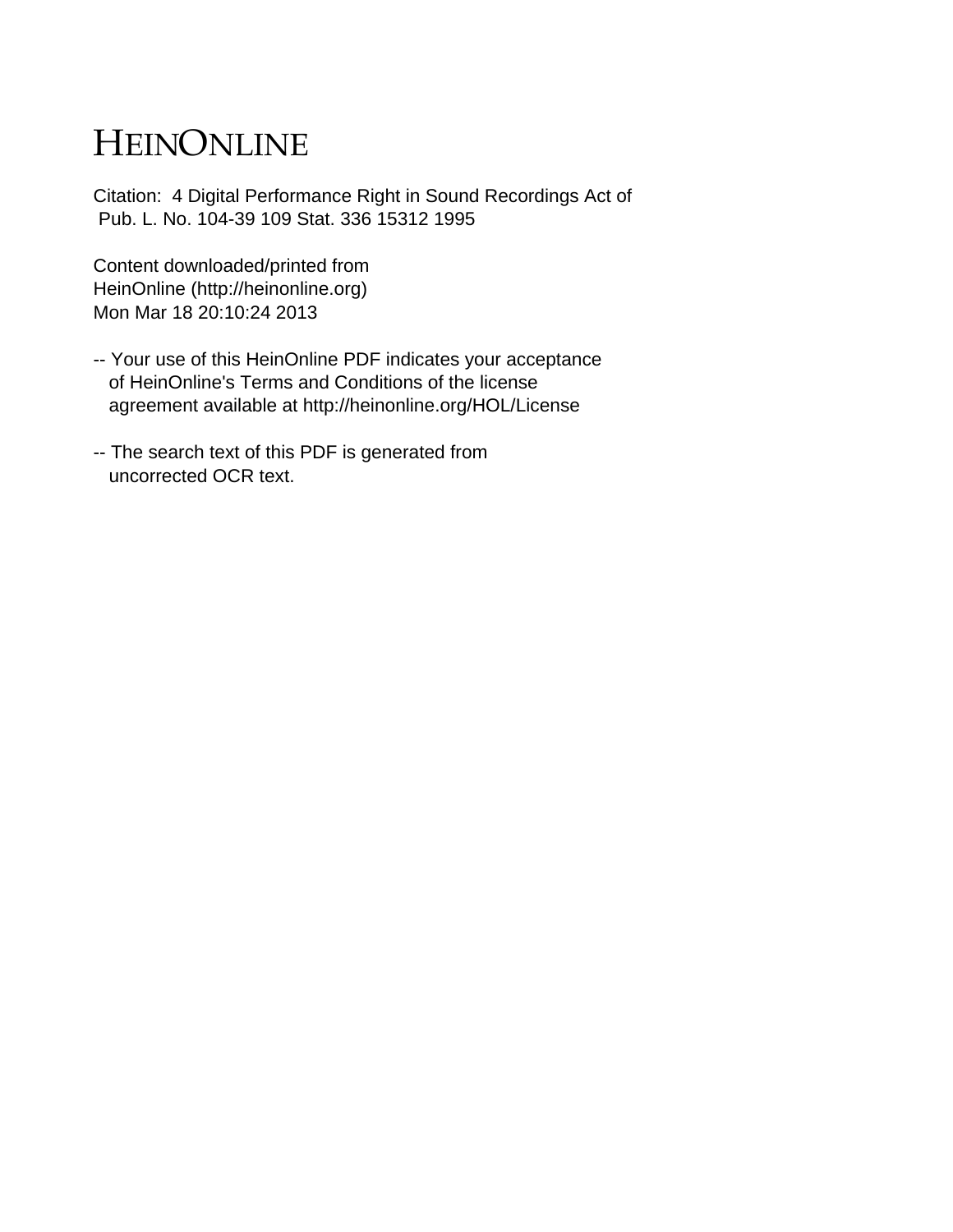of the central characteristics that identify all Americans in the use of English as a commor language. It is one of the ties that bind us all together. Regardless of a person's nation of origin, there is an expectation of adoption of the English language as a part of the assimilation process. Thus, if is particularly disturbing when this Member learned that a Federal judge in Arizona redently ordered a Spanish

language ceremony for new U.S. citizens.<br>Mr. Speaker, a Spånish language ceremony sends precisely the wrong message to our newest citizens. It tells them that they do not have to act to learn English so that they can be integrated into the mainstream of the American society. The facts are simply this: people who don't learn English are placed in a position of economic disadvantage in our country. As a June 28, 1993 editorial entitled "English is National Binding Force" in the Omaha World Heral $\ddot{\phi}$  noted, "the more the English language falls into the position of secondary importance, the more America will encounter [wrenching social] problems." This Member would place this important article in the CONGRESSIONAL \$ECORD, and I urge my colleagues to heed the warning.

ENGLISH IS NATIONAL BINDING FORCE

A federal judge in Arizona displayed<br>wretchedly poor judgment when he organized<br>a Spanish-language ceremony for new U.S. citizens.

U.S. District Judge Alfredo Marquez will preside over the ceremony in which 75 immigrants will take the **bath of citizenship. He** will administer the oath in English. But the rest of the proceedings will be in Spanish. The judge said he believes that the ceremony will be more meaningful if conducted in the immigrants' native tongue.<br>Thus is tradition diluted and symbolism

compromised.

The ceremony of citizenship signifies the transfer of allegiance from the old country to the new. To conduct the proceedings in the language of the  $q$ d country says, in effect, that the transfer can be a halfway thing. Take it or leave it.<br>Perhaps if such thinking were isolated, the

public could look indilgently at what Judge Marquez has done. But it isn't isolated. America is becoming 'a nation of quarreling enclaves, jealous of their status and eager to be sure no other group gets ahead. In too many instances, they consider themselves members of an ethnic group first Americans second.

For much of the nation's history, such fractiousness was held in check by the English language, the gateway to the Constitution, the courts, the equcational system, the economic system and the national culture. Now English is being devalued by officials who should be the first to know better.

Are we saying that immigrants should give up their culture? That they should fail to pass their heritage anti language on to their children? Of course not. Multicultural understanding, including the ability to operate in more than one language, is a gift-some would say a necessity-in these times of global consciousness. Part of the advantage of living in a free and open society is the ease with which people can hold on to their

individuality, their cultural identity. But English must nqt be neglected if newcomers are to have the full benefits of citizenship-and if America is to avoid the wrenching social proulems of a Canada, a Belgium or what was once known as Yugo-<br>slavia. The more the English language falls

into a position of among immigrants. encounter similar pro The purpose of thi **Secondary importance**<br>he more America will<br>blems.<br>proceedings in Judge

Marquez's courtroom the decision of the  $r$ mmigrants to become citizens, not to encourage them to think of themselves as hypherated Americans. Judge Marquez may think **he** is helping them feel<br>better about themse ves. It's a distressing better about themse ves. It's a distressing example of how trying to help people sometimes hurts them. should be to validate

DIGITAL PERFORMANCE RIGHT IN **SOUND** RECORDINGS **ACT** OF **1993**

### **HON. WILLIAM J. HUGHES**

#### OF **NEW JERSEY**

IN THE HOUSE OF REPRESENTATIVES *Thursday, July 1, 1993*

Mr. HUGHES. Mr. Speaker, today along with Mr. BERMAN, I introduce the Digital Performance Right in Sound Recordings Act of 1993 in order to advance the debate on the proper legislative solution for protecting the creative contributions of performances and producers of sound recordings. The advent of commercial digital audio subscription services provides an exciting new way for consumers to hear the latest records with compact disc quality sound. At the same time, these services may end up killing the goose that lays the golden egg: The ability to store and download records in digital form may well significantly displace retail sales.

There is, of course, no stopping technology, and if the market of the future is direct home digital delivery of records, the Copyright law should not be used as a Luddite tool to try and prevent the inevitable. Instead, the Copyright law should be brought up-to-date in order to ensure that performers and producers of sound recording will have sufficient economic incentives to create the works that consumers demand.

Based on a hearing the Subcommittee on Intellectual Property and Judicial Administration, which I chair, held on March 25, I believe the best way to accommodate digital technology and consumer demand with the constitutional objectives of the Copyright law is to provide a narrowly drafted exclusive digital public performance right in sound recordings. The bill I introduce today takes this approach. I believe an exclusive right is preferable to a right of equitable remuneration-a polite term for compulsory licensing-for a number of reasons.

A recording of a popular group contains two different types of copyright interests. First, there is the copyright in the original musical compositions-The songs. The copyrights in the songs are owned, as an initial matter, by the songwriter. Typically, the songwriter will go to a music publisher, who will obtain a transfer of all copyrights from the songwriter in exchange for a percentage of royalties. The music publisher then has the responsibility for licensing the musical composition. Rights of non-dramatic public performance, as on television, radio, and in clubs and restaurants are sublicensed by the music publisher to performing rights socieities-ASCAP, BMI, and SESAC-on a nonexclusive basis. Rights to reproduce the musical composition on records is then licensed to a record company, subject to the mechanical compulsory license in section 115 of title 17, United States Code.

There is another copyright interest in a record, though, that of the producer of the sound recording, typically the record company. This copyright interest is in the creative manner in which the record as a whole is produced and in the performance of the musical compositions. This copyright in the sound recording is separate from the copyright interests in the musical compositions recorded. In some cases, as in a symphony orchestra's performance of "Beethoven's Ninth Symphony," the only copyright interest is in the sound recording.

Under current law, the copyright owners of the recorded musical compositions enjoy an exclusive public performance right. They have the ability-and exercise it-to license radio stations and digital audio subscription services. However, the copyright owners of the sound recordings do not have that right. Radio stations and digital audio subscription services do not have an obligation under the Copyright law to pay the copyright owner of the sound recording for playing the sound recording.

In the past, broadcasting have argued that they should not have to pay record companies because they are providing valuable advertising. Of course, this argument could also be made about the recorded musical compositions for which payment is made. Whatever the merits of past arguments, we have to accept that the digital world has dramatically transformed the marketplace in which copyrighted works are sold. Digital audio subscription services are entirely new and create entirely new issues. Broadcasters have recognized this changed environment in their future plans for digital audio over-the-air broadcasting and in their apparent willingness to accept a public performance right limited to subscription services. The issue then is not whether to have a digital performance right, but what form that right should take.

Music publishers and the performing rights societies have in the past expressed concern about a public performance right in sound recordings. These concerns appear to-be based on what has been called the "one-pie" theory. This theory states that broadcasters have a finite amount of money to spend or that they are willing to spend on public performance royalties. Currently, all of this money goes to the performing rights societies and the music publishers (and to songwriters under their contracts with the music publishers and the performing rights societies' allocation). The theory continues that **it** another group--copyright owners of sound recordings-is permitted to sit at the table, the size of the pie will remain the same but there will be more people sharing it.

This argument is understandably made with some reluctance, and **I** note that music publishers and the performing rights societies have recently expressed an interest in extending the term of protection from life of the author plus 50 years to life of the author plus 70 years. Opposition to extension of rights to one group of copyright owners-such as copyright owners in sound recordings-while at the same time asking for increased rights for

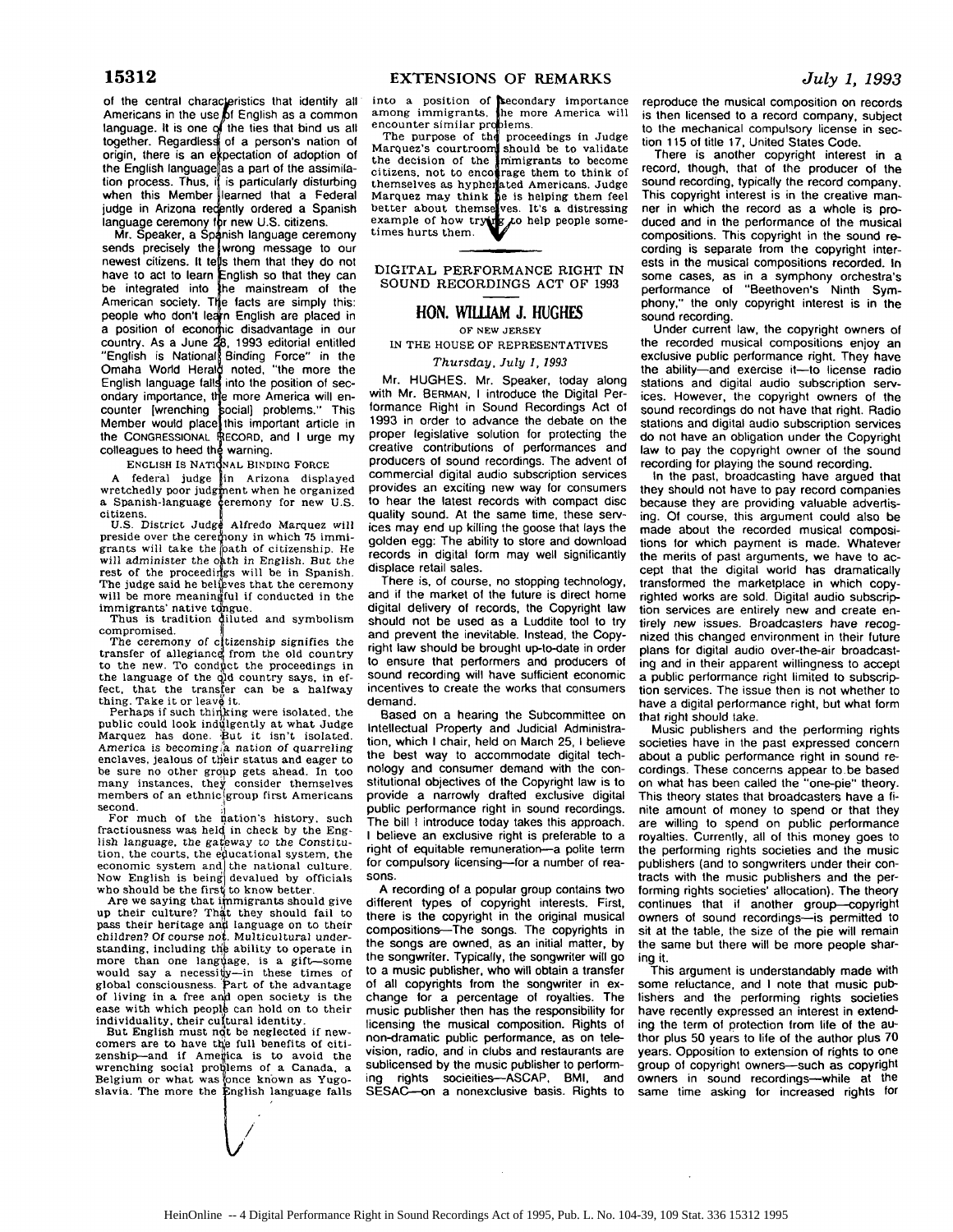## *July 1, 1993*

themselves--would be an interesting strategy, especially where in most cases we are talking about the same product, a record.

Whatever merits the "one-pie" theory had in the past, it cannot hold up in the digital environment and in an environment when more and more composers are also performers. As the market moves toward home delivery of recorded sound, songwriters and music publishers can ill-afford to cling to the old ways of doing business. The pie will be a different pie and we need to develop different ways to ensure that all creators' contributions are respected.

A compulsory license/right of equitable remuneration is not the best solution. Compulsory licensing works best, if it works at all, in situations where the transactional costs are so high that uses which copyright owners would like to license and users avail themselves of would not take place otherwise. This would not be the case with a digital performance right in sound recordings, since the number of copyright owners is relatively small. Even in the case of the current public performance right for musical compositions, the right is exclusive. It is true that the performing rights societies have only a nonexclusive right and must license on a nondiscriminatory basis, but this is the result of antitrust concerns. Songwriters and music publishers are not subject to an antitrust decree and retain their exclusive rights. They could, if they chose, refuse to permit their works to be performed by a radio station or by a subscription service. I fail to see why copyright owners of sound recordings, wishing to license the same product-recorded sound-should not have the same exclusive right that songwriters and music publishers enjoy today.

The issues raised by a digital public performance right in sound recordings are exciting and I look forward to meeting with representatives of the broadcasting and music publishing industries, the performing rights societies, performers, digital subscription services, and others in order to discuss any concerns they may have.

TRIBUTE TO **ARA RONALD W.**<br>KULOVITS

### **HON. WIHLIA 10. LLPINSKI**

OF *ILI* **INOIS** IN THE HOUSE OF **I EPRESENTATIVES** *Thursday, uly 1, 1993*

Mr. LIPINSKI. Mr. Speaker, I rise today to share with my colleagues the accomplishments of a remarkab who gave 32 years of **I** fine city of Chicago. The dedication he showed to both his con munity and profession should serve as an inspliration to all of us as public servants. It is my you some of the accon ceptional individual, Mr. Ronald W. Kulovits. citizen from Chicago s life in service to the )leasure to share with mplishments of this ex-

Mr. Kulovits began h cago Park District in 1 ness instructor. In 196 the coordinator of all Palmer Park area. He also served as one of the founding fathers of the special recreation programs. In this capacity, he was in charge **i** career with the Chi-60 as a physical fit-**I** he was promoted to ale activities for the

of the construction and implantation of activities for the menta *I* pandicapped. The success of those programs brought about yet another promotion for Mr. Kulovits. He was assigned to act as the supervisor of playgrounds for three Chicago districts. In 1969, Mr. Kulovits was promoted to supervisor of recreation at Mann Park. He held this position for the next 10 years.

In the latter part of his career, Mr. Kulovits began to move through the elite rankings of the Chicago Park district hierarchy system. He was appointed physical activities supervisor in which he oversaw the running and maintaining of 50 park areas. While holding this office Mr. Kulovits has given the task of being the citywide senior citizens director. As Mr. Kulovits continued to climb the park district ladder, he reached the title of recreation coordinator. He was responsible for the scheduling of all special events on park district property, being responsible for coordinating the concerts of such performers as Smokey Robinson, Bruce Springstein, and Madonna. The next step for Mr. Kulovits was to become assistant director of recreation. His  $3$  years stint in this position allowed him control of all budgeting and administration of 237 park district locations.

The year 1988 brought about many changes for the park district as well as for Mr. Kulovits. As the park district decentralized, the need for individuals to lead the different areas arose. Mr. Kulovits was  $d\hat{h}$  immediate selection for regional park manager for the Burnham/Grant area. His final position held with the park district was that of director of program support, planning, and development which he held until his retirement in 1993.

I hope my colleagues will join me in honoring the outstanding career of this man. The story of Mr. Kulovits career depicts that of the true "American dream"-with dedication and hard work, success can be achieved. For this reason, Mr. Speaker, I am thrilled to share the activities of this model worker. I wish him all the best to come.

ELEMENTARY SCHOOL COUNSEL-ING DEMONSTRATION ACT

### **HON. CONSTANCE A. MORELLA**

OF MARYLAND

IN THE HOUSE OF REPRESENTATIVES *Thursd* **,,** *July 1, 1993*

Mrs. MORELLA. Mr. Speaker, in an effort to address the increasing social, developmental, and educational problems affecting young children, I am joining with my colleague from New Jersey, Congressman DONALD PAYNE, in introducing the Elementary School Counseling Demonstration Act. This legislation would establish professional counseling services at the elementary school level, where they are most needed.

One out of five children entering school last year was living at **Ile** poverty level. At least half a million of these incoming children were born to teenage mothers. Many were exposed to drugs and the HIV virus, adding to the already attendant risk affecting the physical and intellectual development of these children.

Child and alcohol abuse, fragmentation of the family, and violence also contribute to the

unprecedented challenges that face many of our Nation's youth at the elementary school level. These challenges often lead to emotional disorders, academic underachievement, juvenile delinquency, and even suicide. According to experts, early intervention can be effective and beneficial in affording distressed youths the opportunity to achieve a measure of success in their personal and academic lives.

The Elementary School Counseling Demonstration Act would combine the services of professional counselors, social workers, and school psychologists in addressing the personal and educational well-being of elementary school children! This legislation would provide demonstration grants to local jurisdictions to expand coinseling services **by** increasing the number of counselors, school social workers, and school psychologists at the elementary level. These professionals, then, would implement a team approach to school counseling programs.

The Elementary School Counseling Demonstration Act would provide for a ratio of **1** professional counselor to 250 students, 1 school psychologist **19** 1,000 students, and 1 social worker per **80q** students. The bill would be authorized at a rate of \$10 million for fiscal year 1994, and such sums as may be necessary for fiscal years 1995, 1996, 1997, and 1988. Grants would be available for 3 years at a maximum of \$400,000 per school per year.

I am pleased to join with Congressman PAYNE in urging our Colleagues in the House to support the Elementary School Counseling Demonstration Act. Providing counseling services at the elementary school level will help the classroom teacher, reduce the dropout rate, and raise the standards of educational excellence necessary to meet the challenges of the 21st century.

SISTER CITIES OF YUBA CITY, CA AND FUJISHIRO, JAPAN

### **HON. VIC** FAZIO

OF CALIFORNIA

IN THE HOUSE OF REPRESENTATIVES

*Thursday, July 1, 1993*

Mr. FAZIO. Mr. Speaker, I rise today in recognition of the fifth anniversary of the establishment of the sister city relationship between Yuba City, CA, an agricultural community which I represent, and Fujishiro, located in the Ibaraki Prefecture of Japan. At the fifth anniversary celebration in July 1993 in Fujishiro, a Yuba park will be dedicated next to the city hall.

In July 1989, a delegation from Fujishiro came to Yuba City and a declaration of intent to enter a sister city agreement was completed. Other visits ensued, culminating in a signing ceremony in Yuba City in November 1989. In February 1 **90,** a Yuba City delegation traveled to Fullshiro for a similar joint signing. In the ensuling 5 years, there have been several exchange visits. The program has expanded to thes between Yuba City

schools and similar schools in Fujishiro.<br>As president of the Sister Cities Association of Yuba City, Yuba City mayor pro-tem, Dennis Nelson has endouraged the relationship